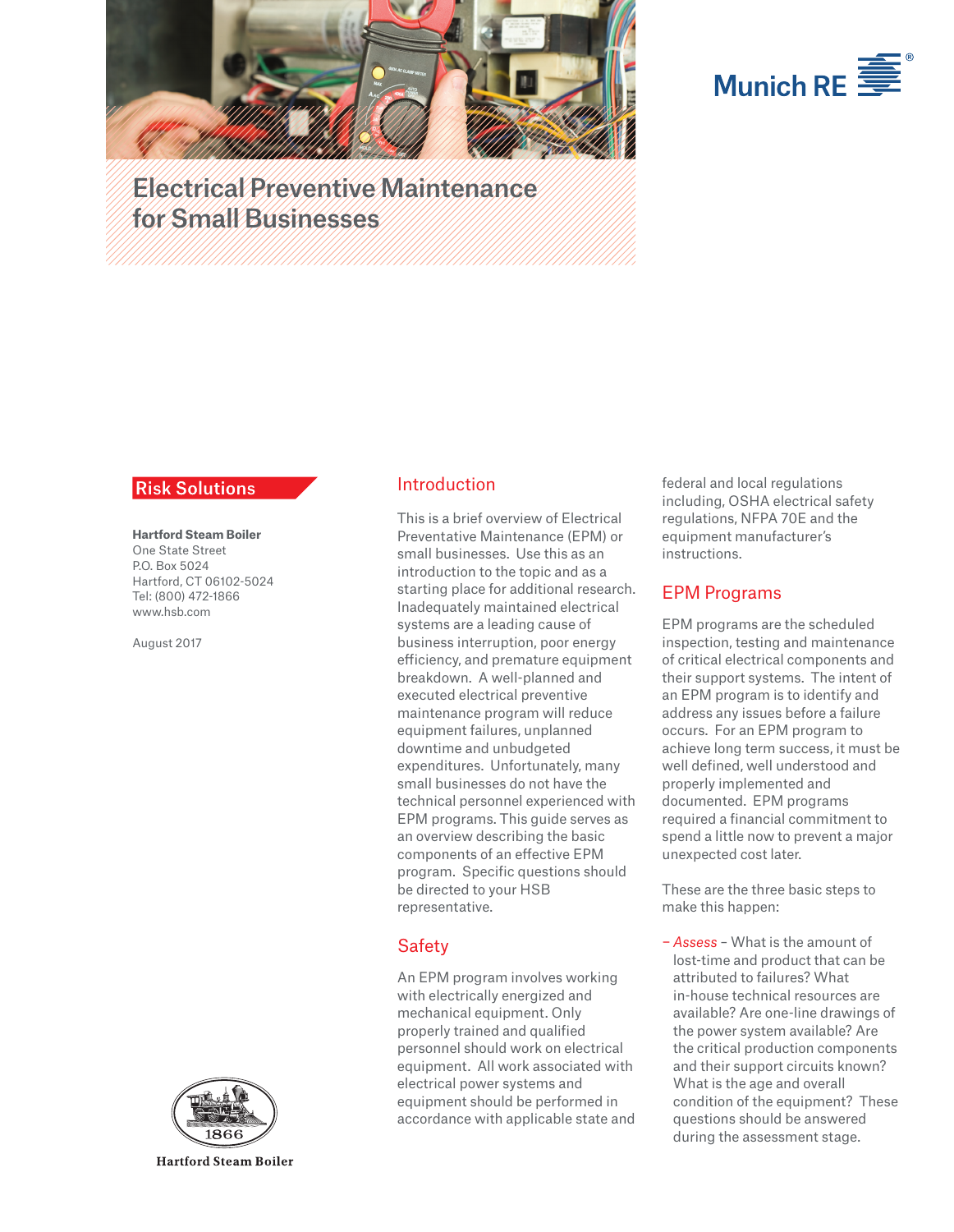Hartford Steam Boiler Electrical Preventive Maintenance for Small Businesses

- − *Implement* This step involves both planning and accomplishing the work. The required maintenance activities and frequencies, as well as the procedures and schedules to accomplish the work, should be documented. An individual should be assigned to oversee the program. Once these steps are completed, the work should be accomplished according to plan and the results documented.
- − *Sustain* The ongoing execution of the program is critical. The program results should be reviewed and then utilized as an input to continuously improve the program.

## Technical Components of an EPM Program

EPM programs involve maintenance and testing activities to keep electrical apparatus clean, cool, dry and tight. These activities should be scheduled based on the condition of the equipment, historical information concerning the equipment and the manufacturers' recommendations. If no guidance is available, HSB recommends that electrical preventive maintenance be performed at three-year intervals. More frequent maintenance should occur if conditions warrant.

# Keep it Clean and Dry

Electrical equipment rooms should: − free of excessive dust and dirt

- − used for electrical equipment only and not for general storage
- − accessible only to qualified personnel
- − adequately illuminated
- − free from airborne contaminates
- − free from water or potential sources of water

Electrical equipment should be:

- − free from signs of moisture contamination
- − vacuumed to remove loose dirt or debris
- − maintained according to the manufacturers' recommendations

## Keep it Cool

Minimize heat buildup in electrical apparatus and in equipment rooms by:

- − keeping outside surfaces clean
- − maintaining cooling fans or blowers
- − keeping ventilation openings clean and free from obstruction
- − maintaining any filters according to the manufacturers' recommendations
- − inspecting seals and gaskets and repairing or replacing as needed







*Images Courtesy of HSB Thermography Service*